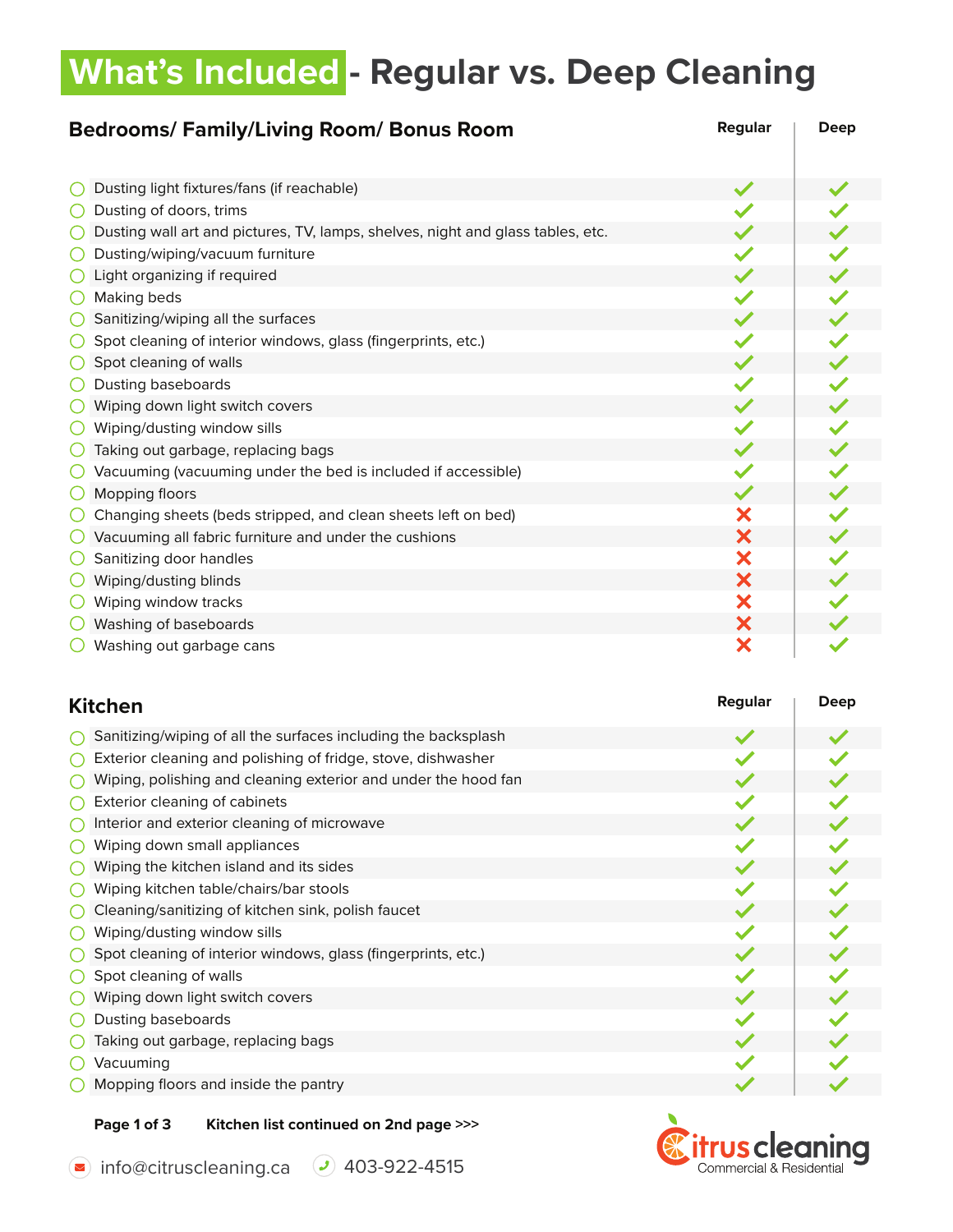## **What's Included - Regular vs. Deep Cleaning**

| <b>Kitchen</b>                                                    | Regular | Deep |
|-------------------------------------------------------------------|---------|------|
|                                                                   |         |      |
| Cleaning inside the pantry                                        | Х       |      |
| Wiping top of the fridge                                          |         |      |
| Hood fan filters removed and soaked/washed out                    |         |      |
| Light organizing and wiping under the kitchen sink                |         |      |
| Wiping the kick plates (panel under the cabinets)                 |         |      |
| Patio doors (glass) cleaning from both sides (weather permitting) |         |      |
| Х<br>Wiping/dusting blinds                                        |         |      |
| Wiping window tracks                                              |         |      |
| Washing of the baseboards                                         |         |      |
| Washing out garbage cans                                          |         |      |

| <b>Bathrooms</b>                                     |   | Deep |
|------------------------------------------------------|---|------|
| Dusting light fixtures                               |   |      |
| Cleaning of mirrors                                  |   |      |
| Cleaning of tub                                      |   |      |
| Cleaning of shower, shower ledge and shower glass    |   |      |
| Wipe/dust paper towel holder, towel bars             |   |      |
| Cleaning of sinks, polish chrome faucets             |   |      |
| Sanitizing and cleaning of toilets, base             |   |      |
| Cleaning the floor behind the toilet                 |   |      |
| Spot cleaning of walls, especially around the toilet |   |      |
| Wiping down light switch covers                      |   |      |
| Wiping window sills                                  |   |      |
| Dusting/wiping doors                                 |   |      |
| Washing countertops                                  |   |      |
| Wiping down exterior of cabinets                     |   |      |
| Dusting baseboards                                   |   |      |
| Taking out garbage, replacing bags                   |   |      |
| Vacuuming                                            |   |      |
| Mopping floors                                       |   |      |
| Cleaning of all floor and ceiling fan covers         | Х |      |
| Wiping/dusting blinds                                | X |      |
| Wiping window tracks                                 | X |      |
| Sanitizing door handles                              | X |      |
| Washing baseboards                                   | X |      |
| Washing out garbage cans                             | X |      |

**Page 2 of 3 Laundry Room/Mud Room list continued on 3rd page >>>**